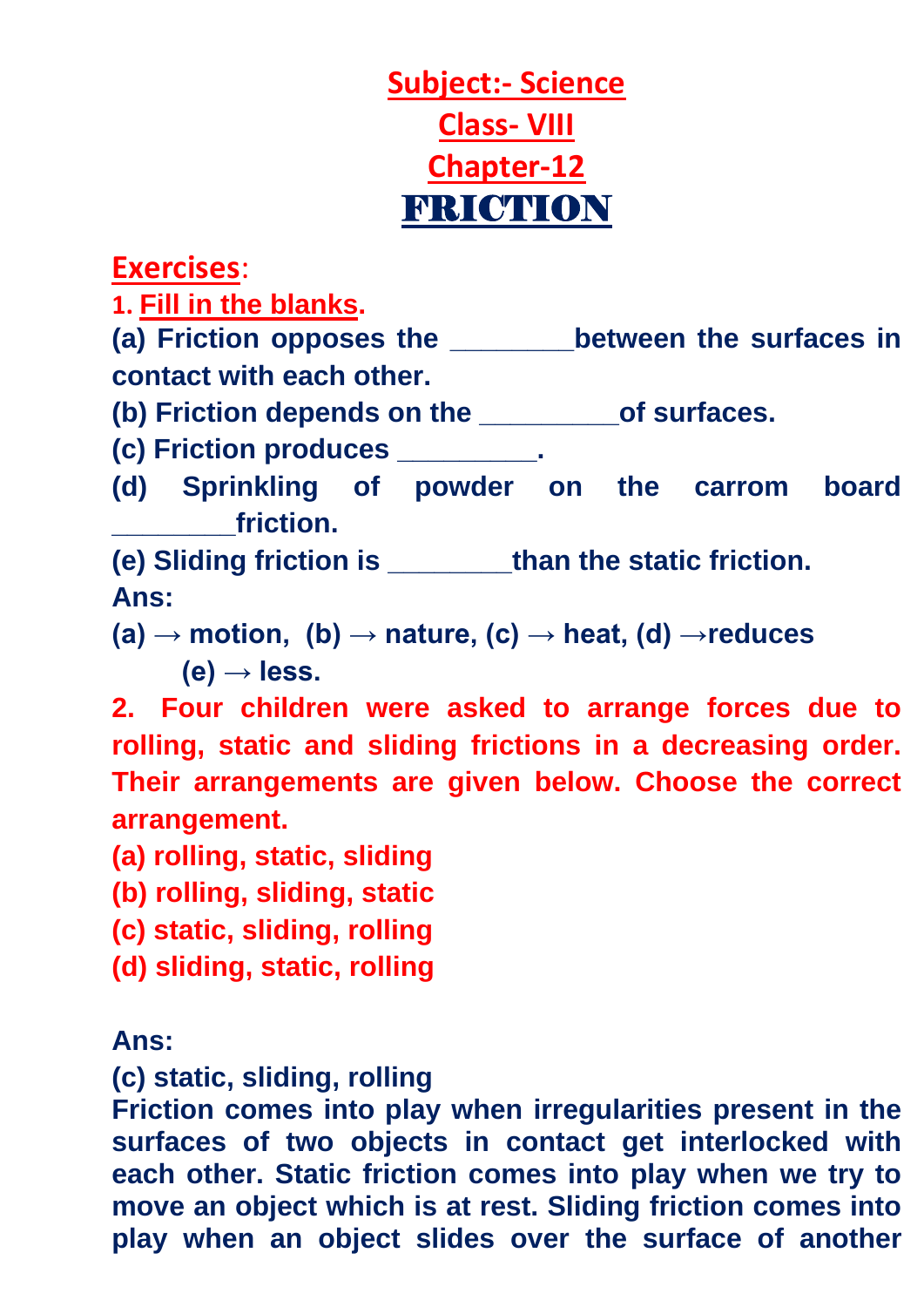**object. In sliding friction, the time given for interlocking is very small. Hence, interlocking is not strong.**

**Therefore, less force is required to overcome this interlocking. Because of this reason, sliding friction is less than static friction.**

**Similarly, the area of contact in case of rolling friction is smallest as compared to static or sliding friction. This area of contact**

**changes gradually because of rolling. Hence, rolling friction is lesser than both static and sliding friction. Thus, the correct sequence**

**is - static, sliding, rolling.**

**3. Alida runs her toy car on dry marble floor, wet marble floor, newspaper and towel spread on the floor. The force of friction acting on the car on different surfaces in increasing order will be..**

**(a) wet marble floor, dry marble floor, newspaper and towel.**

**(b) newspaper, towel, dry marble floor, wet marble floor.**

**(c) towel, newspaper, dry marble floor, wet marble floor.**

**(d) wet marble floor, dry marble floor, towel, newspaper.**

**Ans:**

**(a) wet marble floor, dry marble floor, newspaper and towel**

**Force of friction depends on the nature of surfaces in contact. The rougher the surface, the more is the friction between the surfaces**

**in contact and vice-versa. Roughness present in the given surfaces can be arranged in an ascending order as wet marble floor, dry**

**marble floor, newspaper and towel. Hence, the correct sequence of these surfaces when arranged according to the increase in the**

**force of friction acting on the car is - wet marble floor, dry marble floor, newspaper and towel.**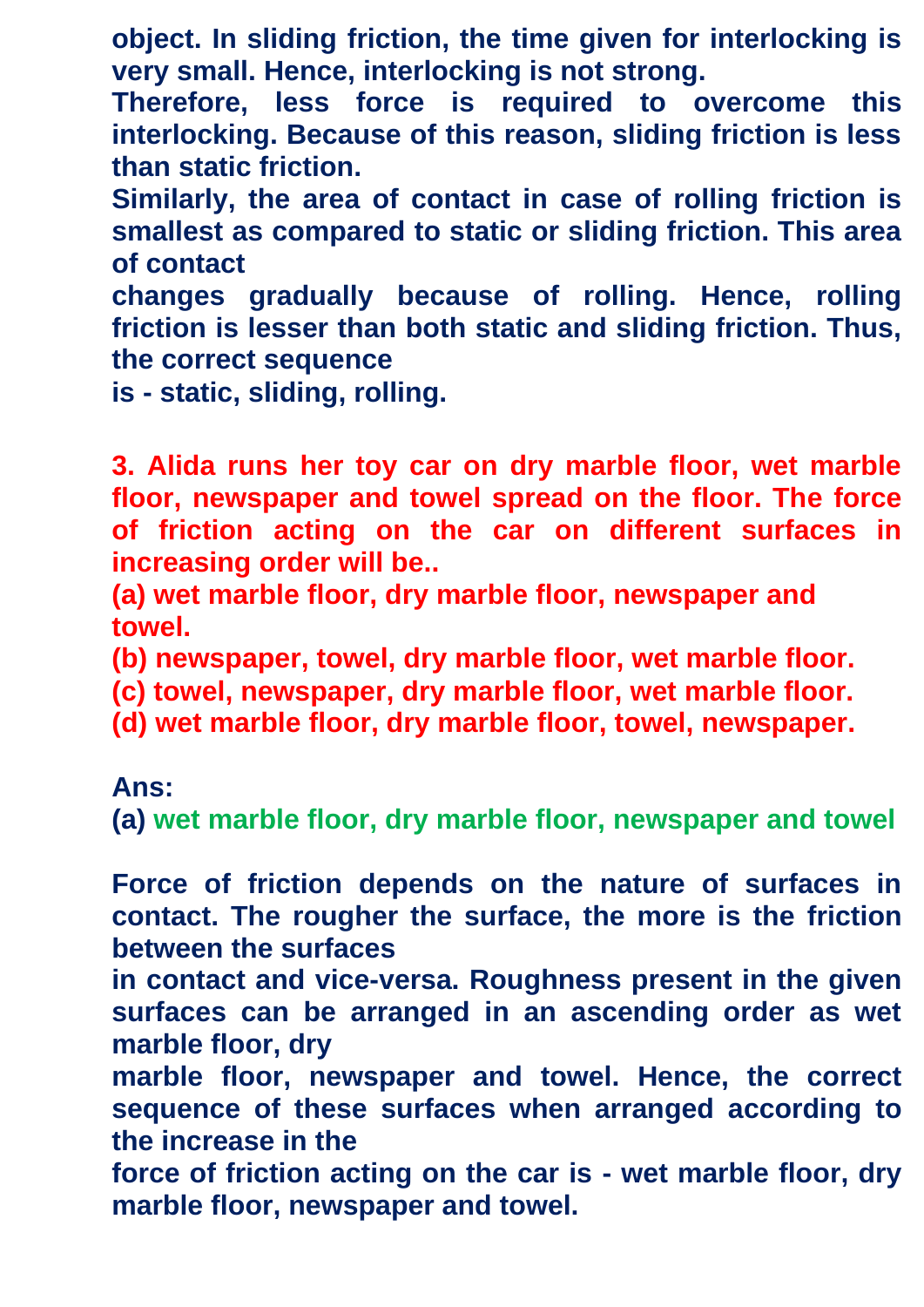**4. Suppose your writing desk is tilted a little. A book kept on it starts sliding down. Show the direction of frictional force acting on it.**

## **Ans:**

**When a book slides on the writing desk, a frictional force acts between the book and the surface of the desk. The direction of frictional force on the book is opposite to the direction of its motion and acts in upward direction, as shown in the following figure.**



**5. You spill a bucket of soapy water on a marble floor accidentally. Would it make it easier or more difficult for you to walk on the floor? Why?**

### **Ans:**

**We are able to walk because of the friction present between our feet and the ground. In order to walk, we push the ground in the backward direction with our feet. The force of friction pushes it in the forward direction and allows us to walk. The force of friction between the ground and feet decreases when there is soapy water spilled on the floor. Hence, it becomes difficult to walk on the soapy floor.**

**6. Explain why sportsmen use shoes with spikes.**

## **Ans:**

**Sportsmen use shoes with spikes because these shoes give them a better grip while running. This is because the**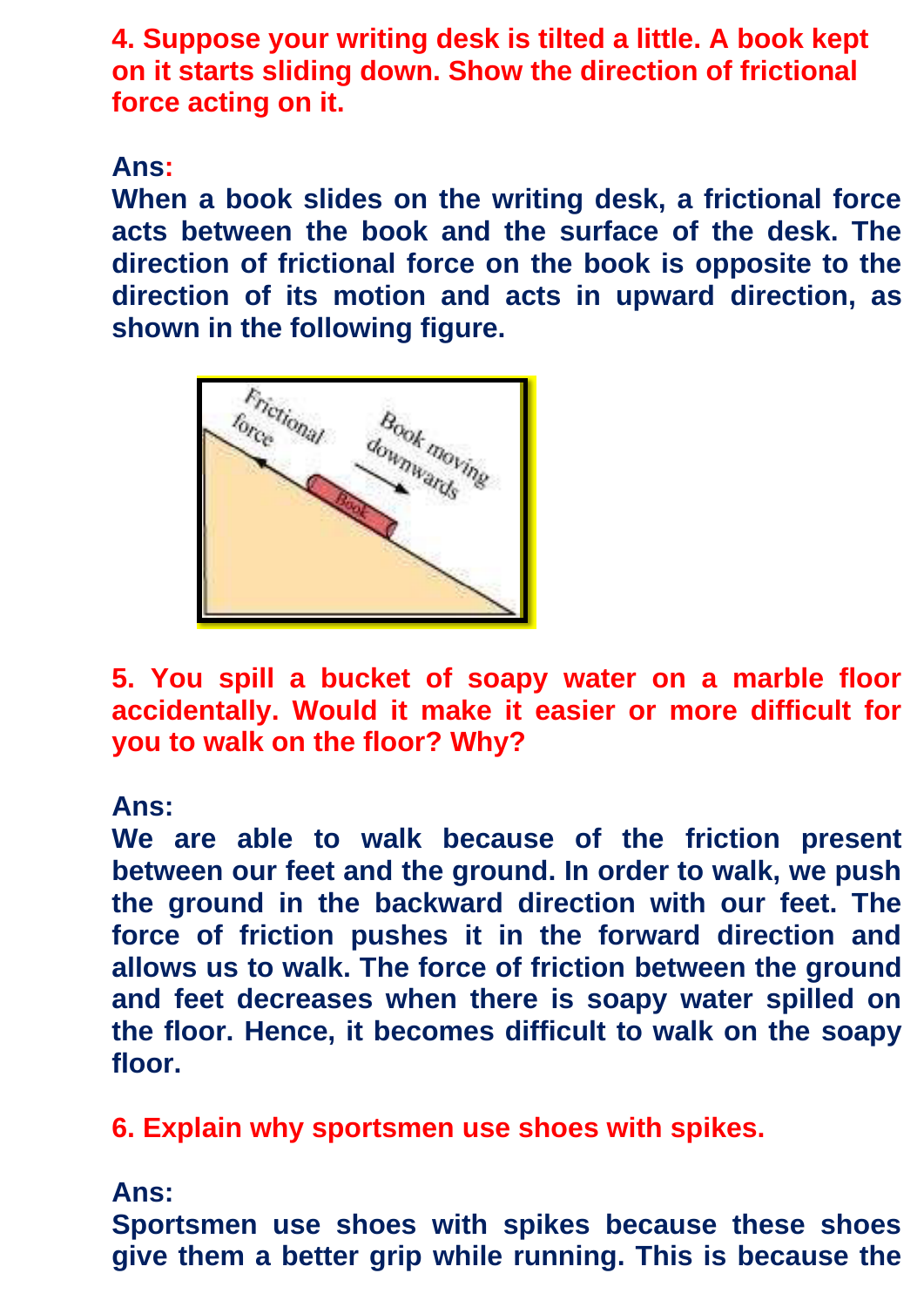**force of friction between the shoes and the ground increases with the help of spikes**.

**7. Iqbal has to push a lighter box and Seema has to push a similar heavier box on the same floor. Who will have to apply a larger force and why?**

## **Ans:**

**Force of friction arises because of interlocking of irregularities on the two surfaces in contact. When a heavy object is placed on the floor, the interlocking of irregularities on the surfaces of box and floor become strong. This is because the two surfaces in contact are pressed harder. Hence, more force is required to overcome the interlocking. Thus, to push the heavier box, Seema has to apply a greater force than Iqbal.**

**8. Explain why sliding friction is less than static friction.**

#### **Ans:**

**Friction comes into play when irregularities present in the surfaces of two objects in contact get interlocked with each other. In sliding, the time given for interlocking is very small. Hence, interlocking is not strong. Therefore, less force is required to overcome this interlocking. Because of this reason, sliding friction is less than static friction.**

**9. Give examples to show that friction is both a friend and a foe.**

#### **Ans:**

**Advantages of friction:-**

**(i) We are able to walk because of friction.**

**(ii) Friction between the tip of the pen and a paper allows us to write.**

**Disadvantages of friction:**

**(i) Tyres and soles of shoes wear out because of friction. (ii) Friction between the different parts of machines produces heat. This can damage the machines.**